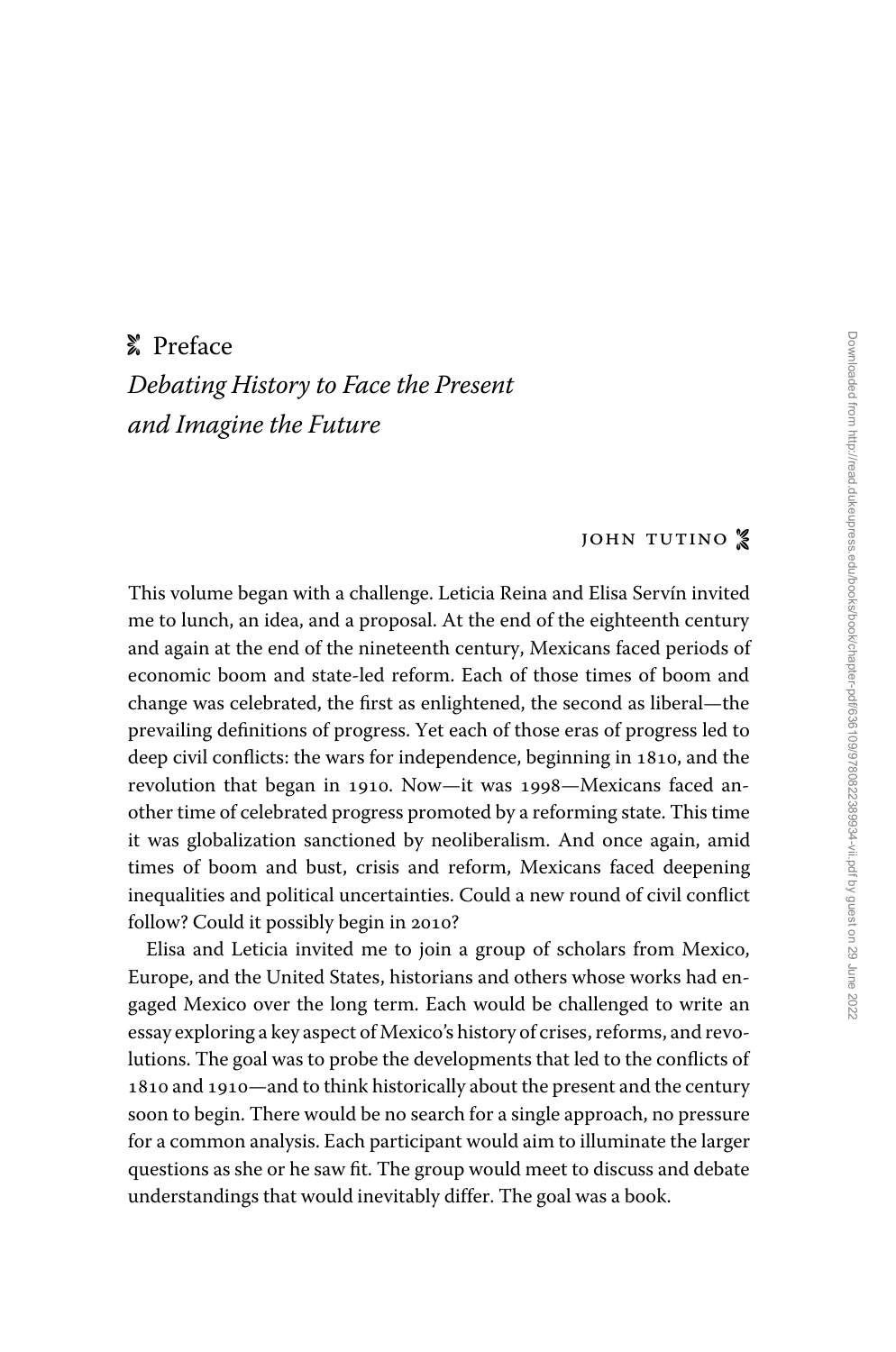The key to the project—and this volume—is the participants. The original group gathered in July 1999 at the Center for Historical Studies of the National Institute of Anthropology and History in Mexico City. Friedrich Katz, Enrique Semo, Alan Knight, François-Xavier Guerra, Antonio Annino, and I joined Leticia and Elisa. All had published key studies of Mexico's history. All were known for taking on big problems, the long term—or both. Each presented a preliminary paper. The resulting discussions focused on diverse, sometimes divergent, ways of understanding Mexico's two great revolutions. They generated the most challenging engagements I have experienced as a historian. Never have I learned so much in a few days.

At the end of the first sessions, we reached two conclusions: we needed to meet again with revised essays for continuing discussions, and we should invite new participants to address key questions none of us had explored in depth. Invitations went to Eric Van Young to bring us strength on popular communities in the eighteenth-century crisis; to Lorenzo Meyer to examine liberalism and neoliberalism, seeking continuities and changes between the late nineteenth century and the late twentieth; and to Guillermo de la Peña to analyze popular mobilizations in the late twentieth century. Our analyses and this volume are stronger for their participation.

The group gathered for a second time in June 2000 at Georgetown University. Again there were days of engagement, debate, and learning. At the end, we offered a first public presentation of our studies at a symposium hosted by the Mexican Cultural Institute in Washington, D.C. Two points became clear: we were struggling with issues of wide interest, and the debates among the participants were modest compared to the reactions of some in our audience. Placing the uncertainties of Mexico's present in the context of its conflictive past raised issues discomforting to some—and debated by all.

All the more reason, the group concluded, to push our essays to completion and to publish a volume of challenge and debate. The first result was an edition in Spanish, *Crisis, reforma y revolución: México, historias de fin de siglo*, edited by Leticia Reina and Elisa Servín, and published by Editorial Taurus and the Instituto Nacional de Antropología e Historia in 2002. That book is already provoking continuing discussions.

We also sought an English edition—addressed to the students, scholars, and politically aware others who know the importance of Mexico to the United States and the wider world. Working with Valerie Millholland of Duke University Press brought the participation of scholarly reviewers. They probed our debates and suggested ways to sharpen our analyses and strengthen our presentation. Most of the essays are revised and expanded, thanks to the reviewers' suggestions and our own continuing analyses.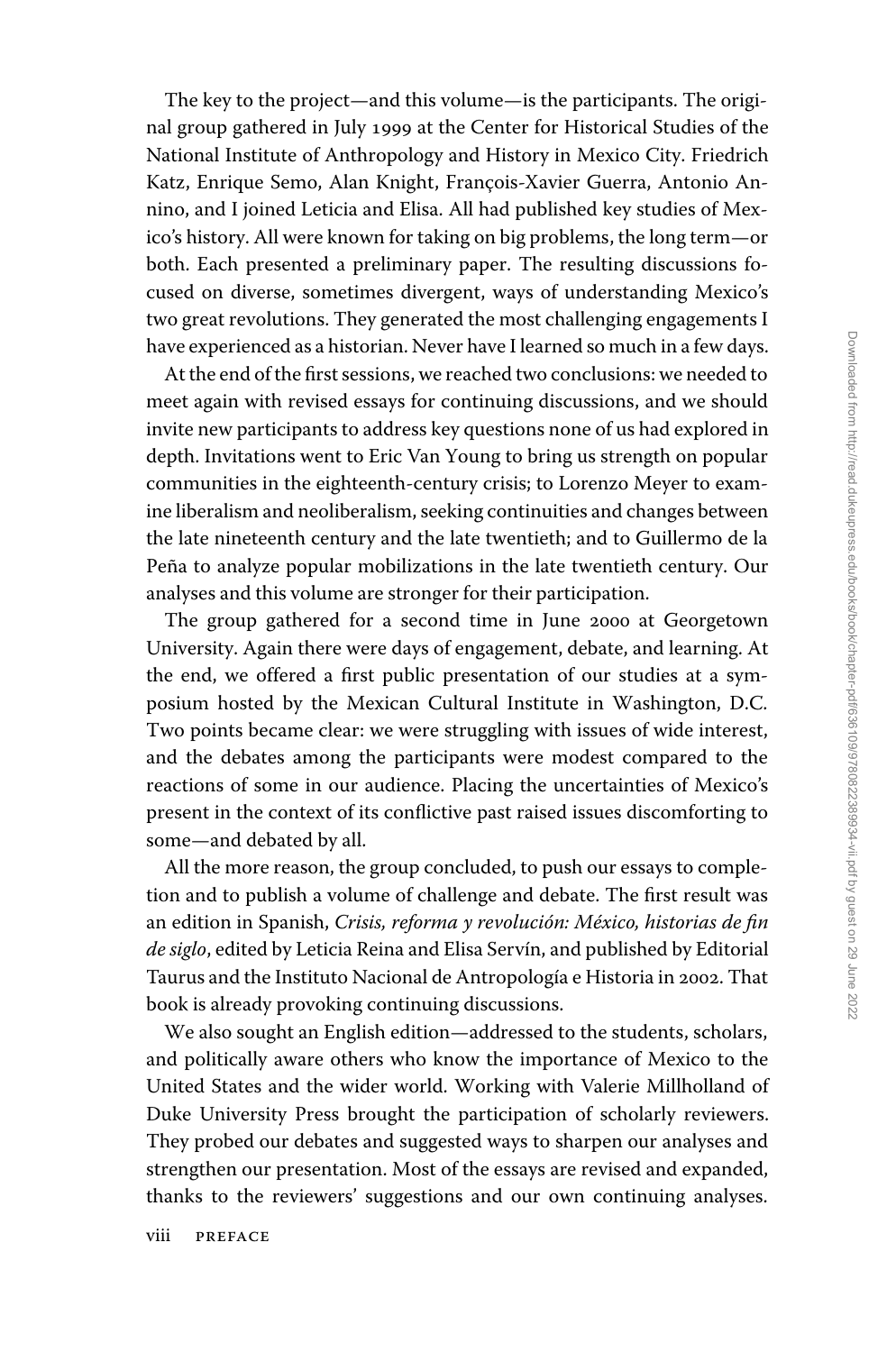(Sadly, François-Xavier Guerra passed away in the fall of 2002, as the Mexican version went to press. The loss to those who knew him—and to Mexican history—is immense. His essay is translated, but not revised—a testament to a scholar who among us, as always, was a formidable thinker.)

We offer this volume, expanded, reorganized, and revised, as *Cycles of Conflict, Centuries of Change*. It is an invitation to join and continue our discussions and debates, to ask how explorations of a long history of conflict and change can illuminate an uncertain present—and an unknown future. We aim to bring history to bear on the present in three linked ways. We begin with communities, because they have been constant, important, and too-often-ignored participants in Mexico's history, and because when Mexican political contests became revolutions, popular communities mobilized to make them revolutionary. We turn to revolutions because they marked the pivotal transformations that made Mexico a nation in 1810 and 1910. Too often, those decades of conflict have been hailed as utopian or condemned as destructive. Our essays see those conflagrations as simultaneously destructive and creative, at once arising from the popular and leading to new concentrations of power. We conclude with studies of the history of the second half of the twentieth century—histories of ideology, of popular mobilizations, and of political conflicts and accommodations. It is time to accelerate serious historical analysis of the regime, society, and culture once credited with generating the ''Mexican Miracle,'' and recently condemned as the cause of the crisis that led to Mexico's current and uncertain democratic transition.

Our essays were generated during the Mexican presidential election season of 2000, celebrated by many as the key transition to democracy. The authors most focused on contemporary politics have added a few lines to note recent events. Enrique Semo addresses the election season of 2006, succinctly, from the perspective of the Left. Elisa Servín suggests that the uncertainties of Mexico's transition to democracy persist. Alan Knight offers his views of a changing yet enduring political landscape in a postscript. The election of 2006, the challenges to its legitimacy, and the absence of anything like a revolutionary mobilization combine to suggest that the questions we explore and debate remain open and important.

We offer this volume knowing that what happens in Mexico is pivotally and increasingly important to life in the United States. The histories of these neighboring nations, begun in conflict soon after independence, have become increasingly linked since World War II. The North American economy is deeply integrated; migrations and cultural interactions abound. States and politics, citizenship and justice, however, remain separate. Yet what happens in both polities profoundly affects every aspect of life in both